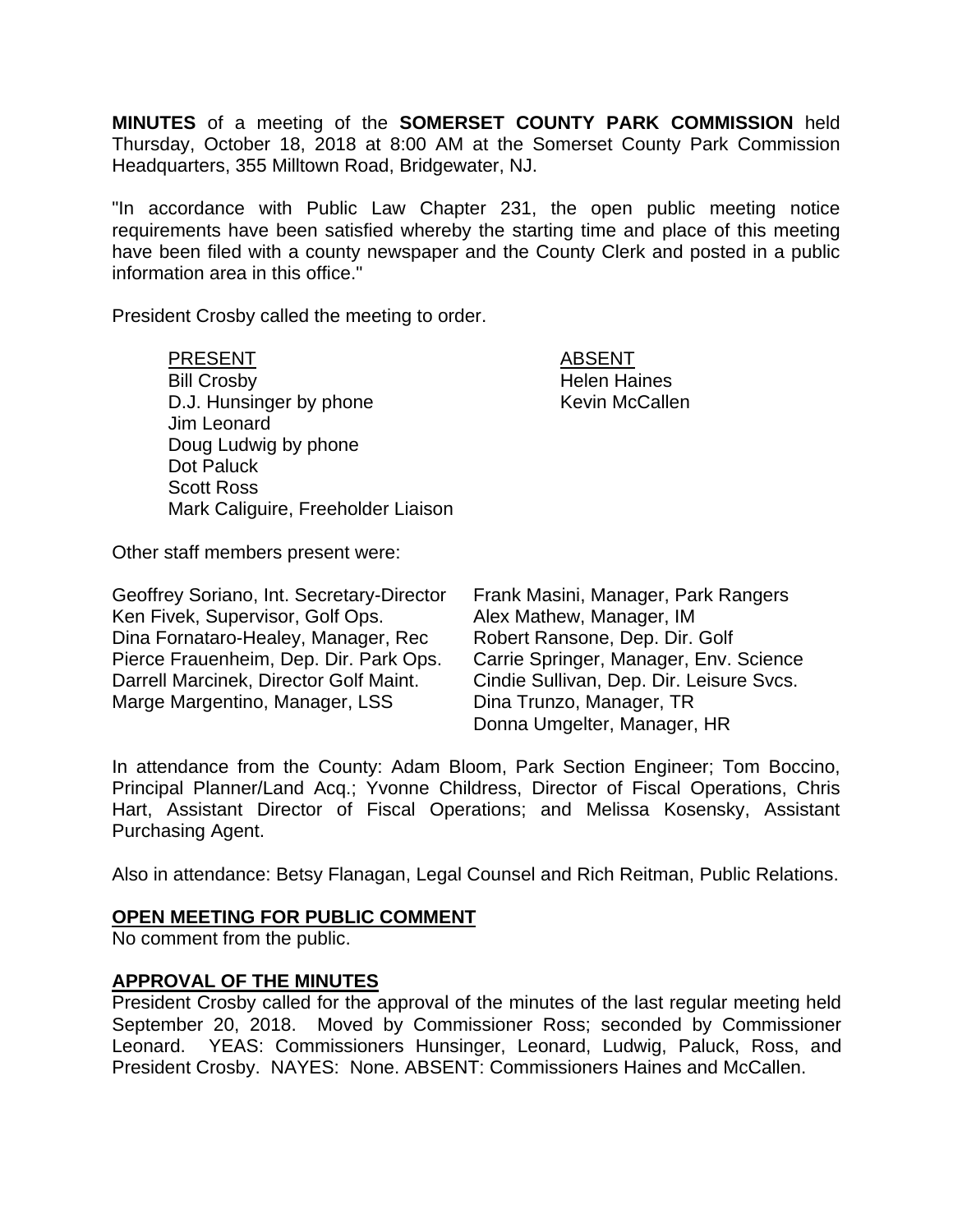# **APPROVAL OF BILLS FOR PAYMENT**

The following resolutions were moved by Commissioner Ross; seconded by Commissioner Leonard. YEAS: Commissioners Hunsinger, Leonard, Ludwig, Paluck, Ross, and President Crosby. NAYES: None. ABSENT: Commissioners Haines and McCallen.

## **Resolution R18-223 – Refund of Recreation Fees**

Resolution authorizing the refund of recreation fees for various recreation programs.

# **Resolution R18-224 - Payment of Claims**

Resolution authorizing payment of bills for \$332,063.39 comprised of check numbers 13793-13864, 13907-13943, 13956-13986, and 13987-14035.

## **Resolution R18-225 – Payment of Confirming Orders**

Resolution authorizes payment of confirming orders totaling \$47,399.96.

# **Resolution R18-226 – Authorizing Additional Funds for Previously Awarded Contracts (Leisure Services)**

Resolution authorizes additional funding for previously awarded contracts.

#### **Resolution R18-227 – Authorizing Additional Funds for Previously Awarded Contracts (Golf)**

Resolution authorizes additional funding for previously awarded contracts.

## **Resolution R18-228 – Authorizing Additional Funds for Previously Awarded Contracts (Park Operations)**

Resolution authorizes additional funding for previously awarded contracts.

## **Resolution R18-229 – Cancelling and Amending of Certification of Funds for Previously Awarded Contracts**

Resolution cancels and amends certification of funds for previously awarded contracts.

## **Resolution R18-230 – Correcting Confirming Resolution R18-210**

Resolution corrects incorrect dollar amount listed on Confirming Resolution R18-210 for Callaway Golf.

#### **DIRECTOR'S REPORT**

Interim Director Soriano submitted a report for the month of September 2018. Interim Director Soriano stated that the staff has been creating an inventory of Commissionowned structures and their values and stated that this project will assist the Commission in the future with planning and budgeting. Copies will be available when completed. Interim Director Soriano emphasized that the Somerset County Park Commission is an extremely vast system with many components, and the maintenance responsibility, at times, is arduous.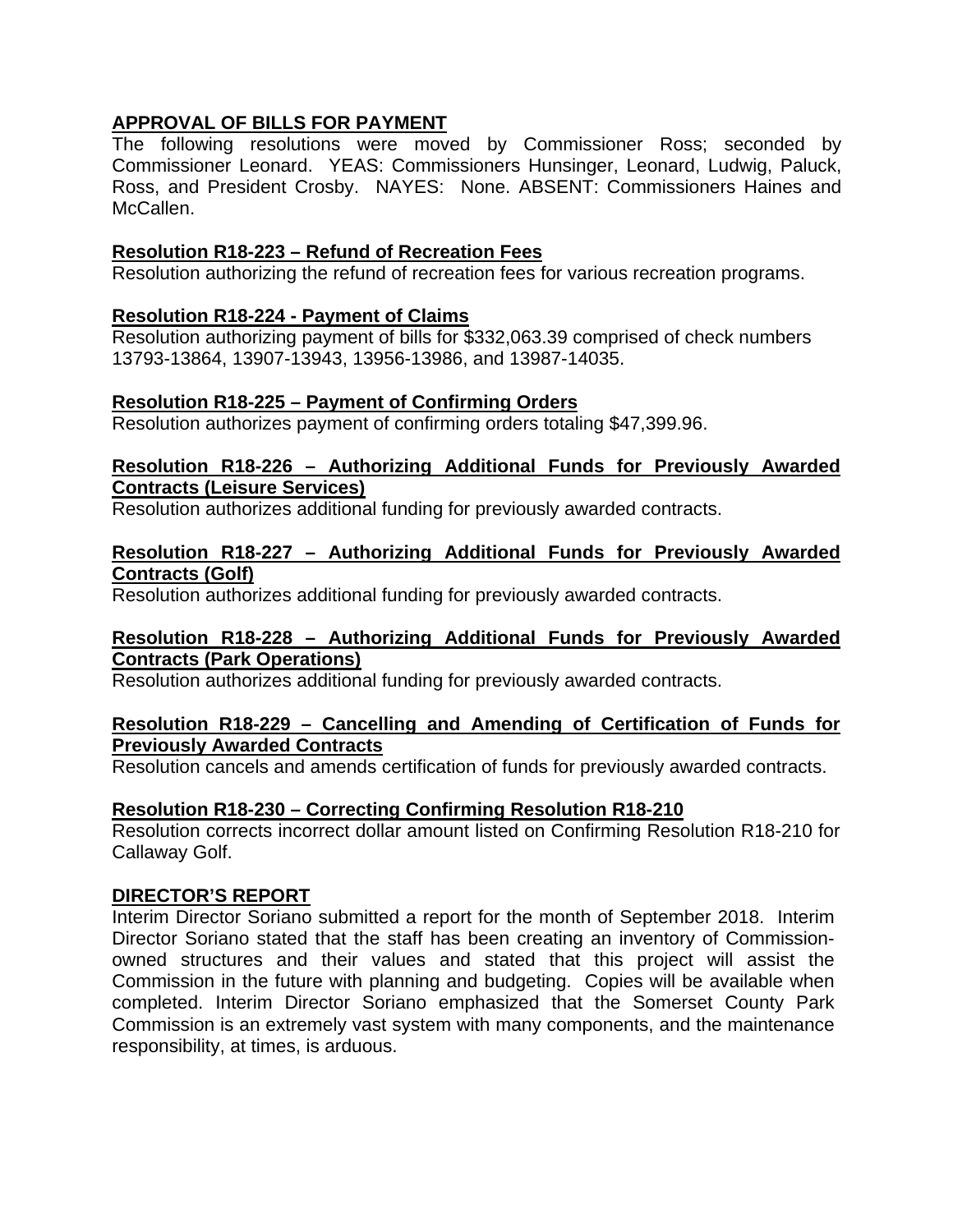# **COMMISSION CORRESPONDENCE**

- 1. New Jersey Water supply notice of proposed rate adjustments for the sale of water for 2019.
- 2. Letter from Somerville Television Committee thanking the Park Commission staff for its support of the mission to bring cultural activities, such as the Summer Concert Series to persons with disabilities.

# **CONSENT AGENDA**

# **RESOLUTIONS**

The following resolutions were moved by Commissioner Paluck; seconded by Commissioner Ross. YEAS: Commissioners Hunsinger, Leonard, Ludwig, Paluck, Ross, and President Crosby. NAYES: None. ABSENT: Commissioners Haines and McCallen.

#### **Resolution R18-231 – Adopting a Cash Advance for Garden Discovery Program Series**

Resolution provides \$75.00 for trip on December 6, 2018 to cover the cost of vehicle tolls and expenses.

#### **Resolution R18-232 – Adopting a Cash Advance for the Environmental Science Festival of Trees Event**

Resolution provides \$200.00 to cover the cost of bulk food expenses.

# **Resolution R18-233 – Award of One Year Contract for Fall Tree Planting**

Resolution awards a contract to Louis Barbato Landscaping, Inc.

## **Resolution R18-234 – Authorizing Use of County Contract for Purchase of Snow Plow Parts**

Resolution authorizes purchases from A&K Equipment Co., Inc., Dejana Truck & Utility Equipment Co. LLC, Cliffside Body Corporation, Chemung Supply Corp., Henderson Products, Inc., and Tony Sanchez Ltd.

# **Resolution R18-235 - Authorizing Use of State Contract to Provide Overhead/Rolling Doors & Operators**

Resolution authorizes purchase from Louis A Jammer Co., Inc.

# **Resolution R18-236 – Authorizing Use of State Contract for Purchase of Industrial Supplies/Tools**

Resolution authorizes purchases from Grainger, Inc.

# **Resolution R18-237 – Authorizing Use of State Contract for Purchase of Industrial Supplies/Tools**

Resolution authorizes purchases from Fastenal Company.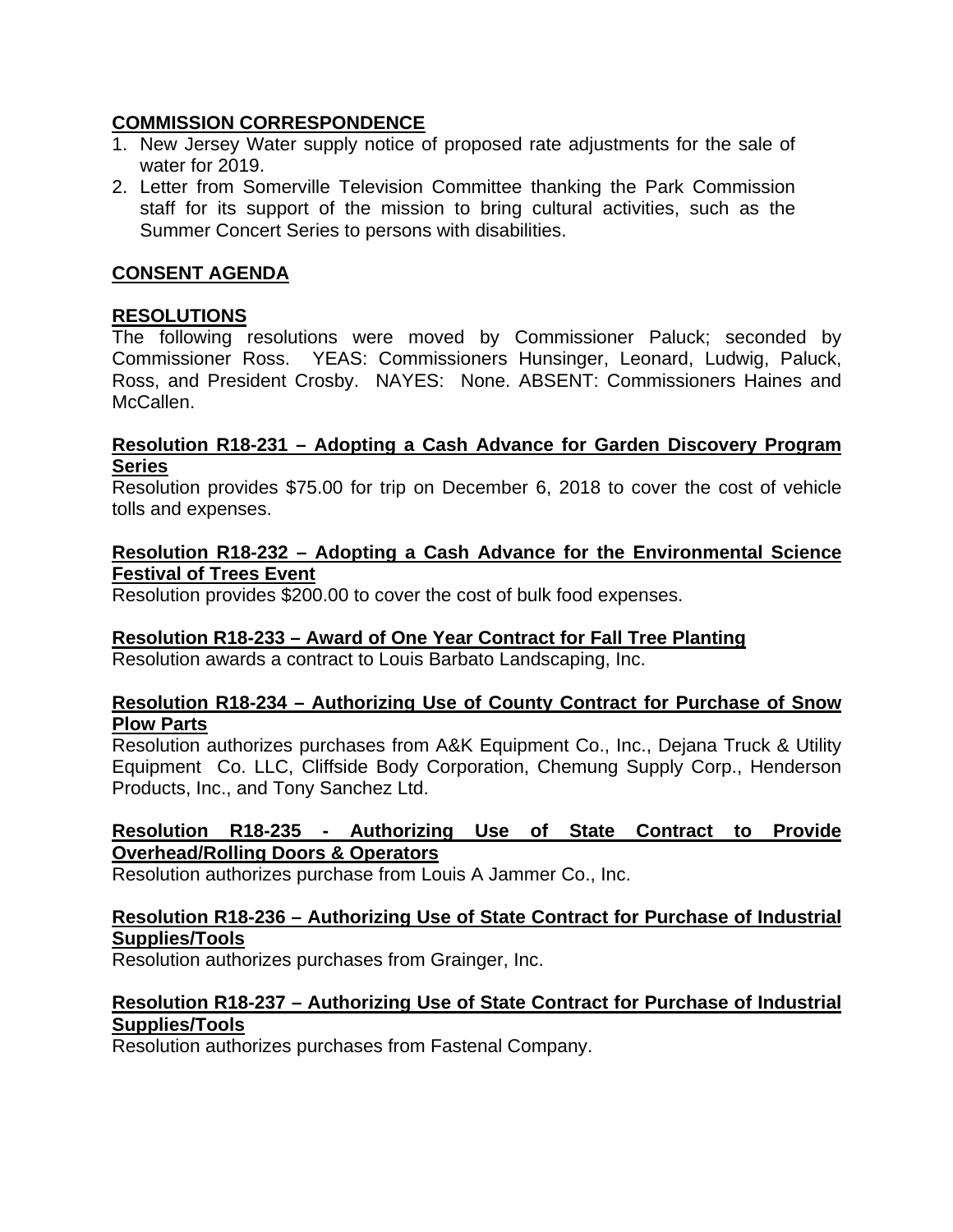# **Resolution R18-238 – Authorizing Use of County Contract for Purchase of Equipment and Tool Rental**

Resolution authorizes purchases from Herc Rentals, Inc.

# **Resolution R18-239 – Authorizing Use of County Contract for Purchase of Road Materials**

Resolution authorizes purchases from Stavola.

# **Resolution R18-240 – Awards First Year of Two-Year contract for Tree Pruning and Removal Services**

Resolution awards contract to Predator Tree Service and Rich's Tree Service.

# **Resolution R18-241 – Awarding a One-Year Contract with a Possible One-Year Extension for Hay, Animal Feed, and Supplements**

Resolution awards a contract to Frank Carrajat dba Middle Valley Farms and Bohonyi Corporation dba Animals and Gardens Unlimited with a possible one year extension.

# **Resolution R18-242– Authorization to Purchase Lesson Horses**

Resolution authorizes purchases of horses as identified to meet program goals.

#### **Resolution R18-243 – Authorizing Use of State Contract for Purchase of Cisco Fire Wall Protection Services**

Resolution authorizes purchase of services from Verizon Network Integration Group.

# **Resolution R18-244 – Awarding Contract for Golf Resale Merchandise**

Resolution authorizes purchases from Gear for Sports, Inc.

## **Resolution R18-245 – Authorizing Use of County Contract for a Drug and Alcohol Testing Program**

Resolution authorizes purchase of services from DSI Medical Services.

# **Resolution R18-246 – Awarding Contract for Extraordinary Unspecifiable Services without Competitive Bids for Dental Insurance**

Resolution awards contract to Delta Dental, LLC.

## **Resolution R18-247 – Accepting the Memorandum of Agreement with the Teamsters Local Union No. 469, Blue Collar Workers, Foreman/Assistant Foremen, and Park Ranger Units**

Resolution authorizes contract with the Teamsters Local Union 469 for the period of January 1, 2018 through December 31, 2020 representing the Blue Collar Unit, Park Ranger Unit, and Foremen/Assistant Foremen Unit.

# **Resolution R18-248 – Awarding an Application for Concert Grant Funding**

Resolution authorizes staff to prepare and submit an application for grant funding, as required by the New Jersey State Council on the Arts, as administered through the Somerset County Cultural Heritage Committee.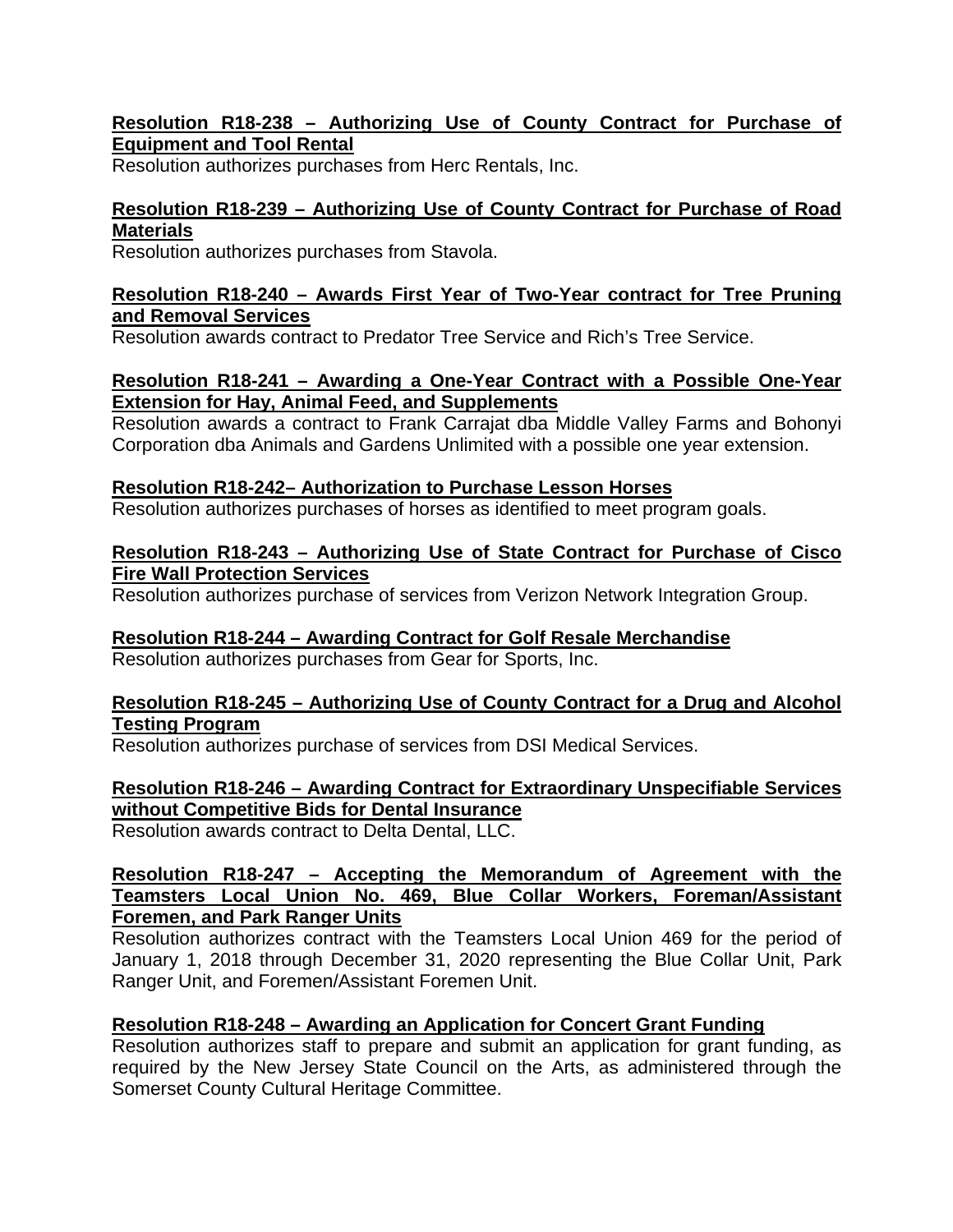# **COMMITTEE REPORTS**

## **CFO's Report**

President Crosby submitted a report for the month of September 2018.

In CFO Nick Trasente's absence, Interim Director Soriano stated that the Deputy Directors and Managers have been meeting frequently in an effort to determine what funding the Commission will need from October through the end of December. He stated that the Commission is approximately \$630,000 short of its annual anticipated revenue as of September  $30<sup>th</sup>$  and although the shortfall has been mitigated through salary and wage savings, the Commission will still need to find an additional \$70,000 or so by year end to meet budget requirements. Interim Director Soriano stated that the Commission has not filled several fulltime vacancies to save money and has relied more on part-time employees. In addition, the Deputy Directors and Interim Director Soriano met to discuss capital projects and they are scheduled to meet with CFO Nick Trasente and the County Engineering staff on October 25<sup>th</sup>.

#### **HUMAN RESOURCES**

Commissioner Leonard, Chair of the Committee, submitted a report for the month of September 2018.

Donna Umgelter, Manager Human Resources, stated that the Annual Employee Health and Safety Fair will be Wednesday, October 24<sup>th</sup> at the Bridgewater Elk's from 8am to 11am. The Partnership Health Center will be providing various medical screenings and flu shots.

## **LEISURE SERVICES**

Commissioner Ludwig, Chair of the Committee, submitted a report for the month of September 2018.

Cindie Sullivan, Deputy Director Leisure Services, introduced the new Park Ranger Manager, Frank Masini. Interim Director Soriano reported that Dr. Rick Celeste provided self-defense training to the Park Ranger staff and stated that future trainings are scheduled.

Dina Trunzo, Manager Therapeutic Recreation, stated that the highlight of the month was the Therapeutic Recreation trip to Hershey, PA. Dina stated that she is trying to decrease the program's waiting list and that the program participants were posting positive feedback about the trip on social media.

Dina Fornataro-Healey, Manager Recreation, stated that Annual Mischief Night Madness will be held on October  $30<sup>th</sup>$ . Dina reported that the installation of the replacement carpet at the putting course has been completed.

Marge Margentino, Manager Lord Stirling Stable, stated that Annual Fall Festival for children will be held on Saturday, October  $27<sup>th</sup>$ .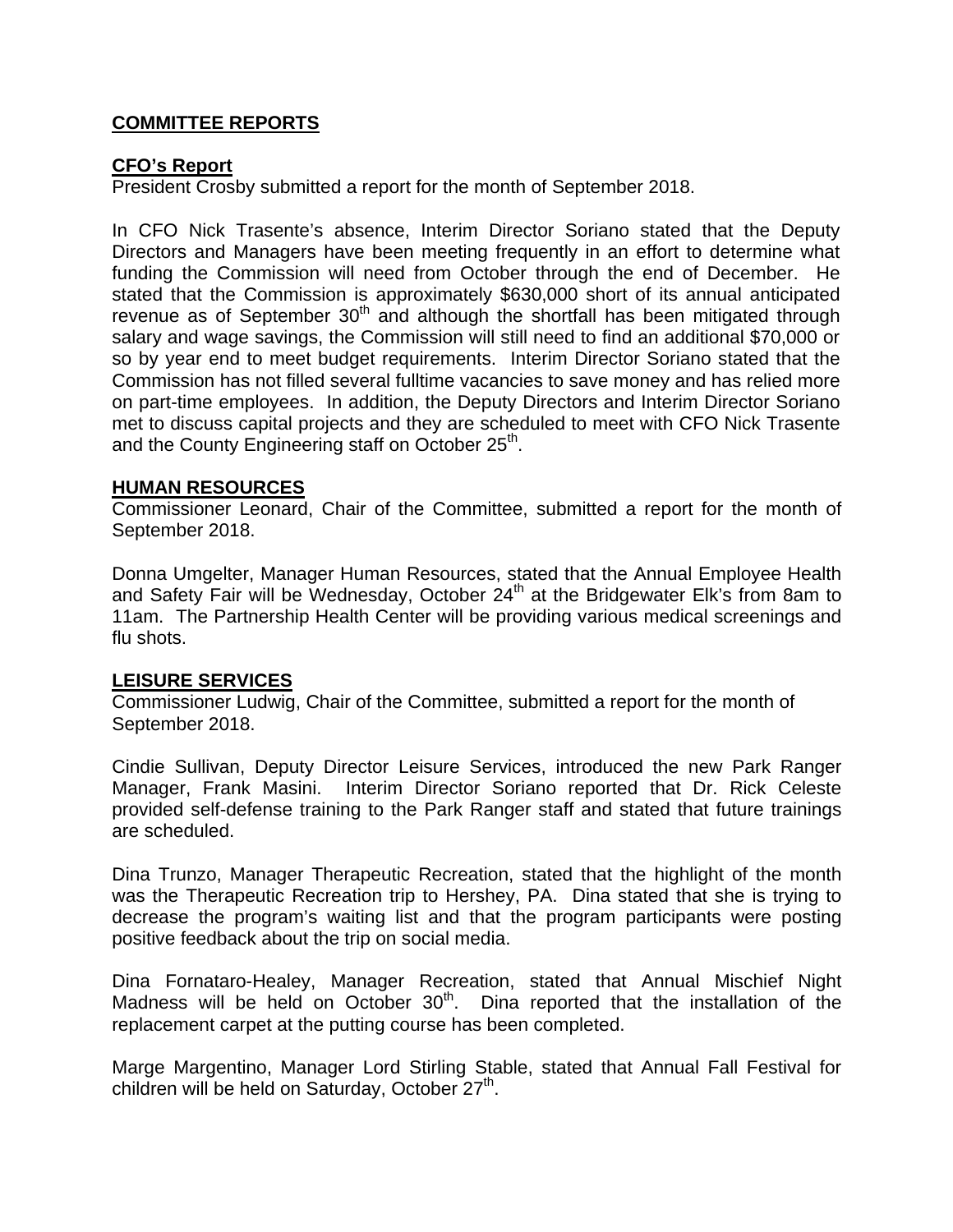Carrie Springer, Manager Environmental Science, reported that 700 people attended the 1770s Festival which was good visitation for a holiday weekend and a rainy start to the day. The EEC's Halloween weekend included night hikes with a Naturalist and a live animal presentation by Rizzo's Reptiles; 250 people attended between the two events. A lady named Grace was the presenter for Rizzo's and did a great job captivating the audience. After speaking to Grace after the program, Carrie stated that they learned that Grace was a long time participant in the County Caper event. She was inspired to do animal presentations by the EEC Naturalists who always walked around educating the public with Cornelius the snake. Thursday, October  $25<sup>th</sup>$  is the kick-off for the Whole Foods wellness series program. Author, Linda Akerson Mcgurk will present about nature play.

# **GOLF MANAGEMENT**

Commissioner Paluck, Chair of the Committee, submitted a report for the month of September 2018.

Bob Ransone, Deputy Director Golf Management, stated that golf revenue is less than projected again related to weather. Club Championship Tournaments were still conducted and the winners were Bob DeCarlo and Kevin Clark.

Darrell Marcinek, Director Golf Maintenance, reported that the Bunker project has begun on Neshanic Valley Ridge nine holes as of yesterday. Darrell stated that local Boy Scout, Brandon Mark built four butterfly hibernation boxes for the golf courses for his scout project.

# **INFORMATION MANAGEMENT**

Alex Mathew, Manager Information Management, stated that The Information Management Advisory Group is going to meet following the Commission meeting to discuss Migration to Office 365 and Development of a Plan and create and implement a hardware upgrade replacement plan.

## **VISITOR SERVICES**

President Crosby, Chair of the Committee, submitted a report for the month of September 2018.

Frank Masini, Manager, Park Rangers reported that he has been getting to know the staff and the various parks and facilities.

## **PROPERTY MANAGEMENT**

Commissioner Leonard, Chair of the Committee, submitted a report for the month of September 2018.